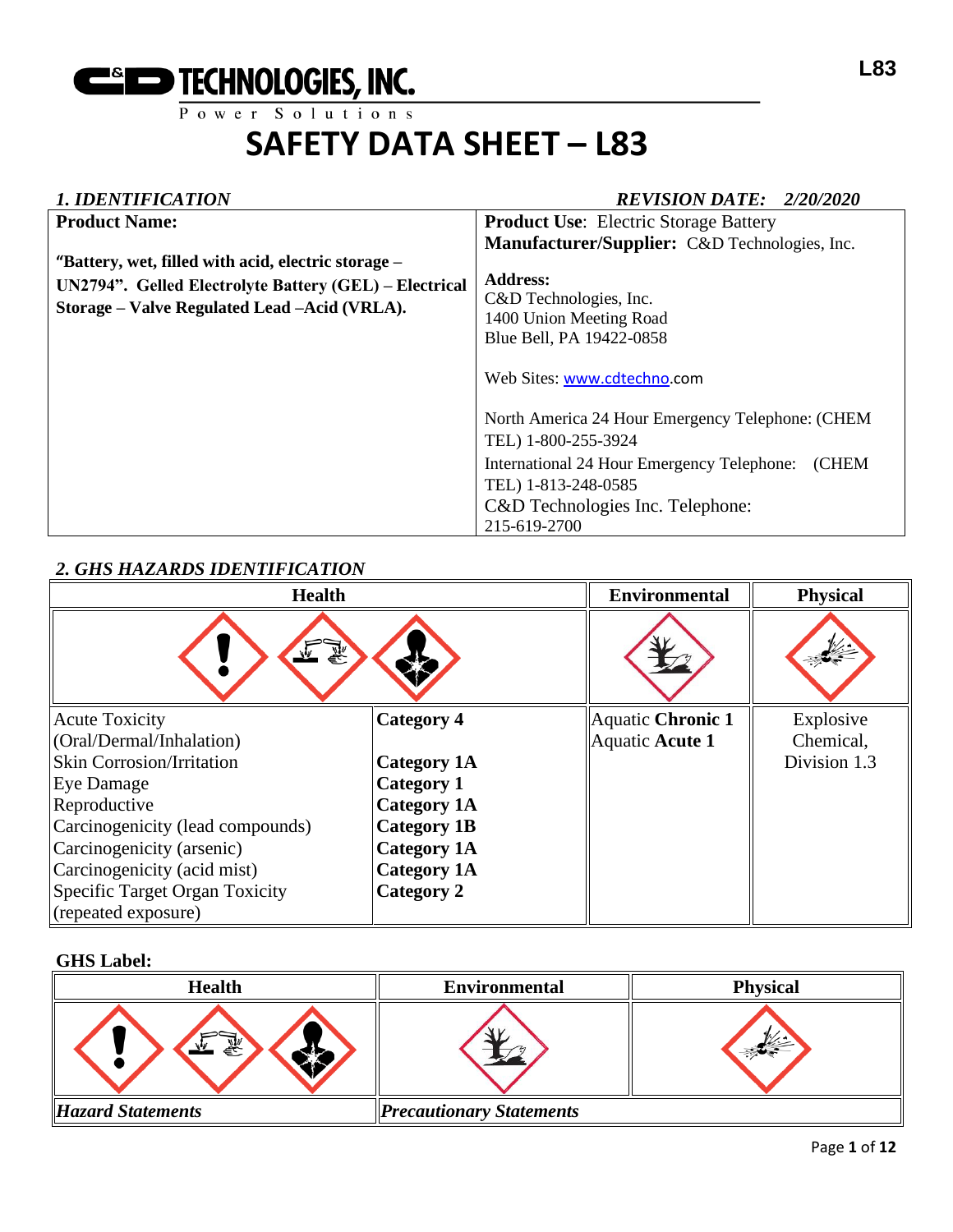**ESED TECHNOLOGIES, INC.** 

**L83**

### **SAFETY DATA SHEET – L83**

| DANGER!                                          | Obtain special instructions before use.                                                                                                               |
|--------------------------------------------------|-------------------------------------------------------------------------------------------------------------------------------------------------------|
| Harmful if swallowed, inhaled, or in contact     | Do not handle until all safety precautions have been read and understood.                                                                             |
| with skin.                                       | Wash thoroughly after handling.                                                                                                                       |
| Acid causes severe skin burns and eye            | Do not eat drink or smoke when using this product.<br>Avoid contact during pregnancy/while nursing.                                                   |
| damage.                                          | Wear protective gloves/protective clothing, eye protection/face protection.                                                                           |
|                                                  | Use only outdoors or in a well-ventilated area.                                                                                                       |
| May damage fertility or the unborn child if      | Avoid contact with internal acid.                                                                                                                     |
| ingested or inhaled.                             | Do not breathe dust/fume/gas/mist/vapors/spray.                                                                                                       |
| May cause harm to breast-fed children.           | Keep away from heat/sparks/open flames/hot surfaces. No smoking                                                                                       |
| May cause cancer if ingested or inhaled.         | <b>IF SWALLOWED OR CONSUMED:</b> rinse mouth.                                                                                                         |
| Causes skin irritation, serious eye damage.      | Do NOT induce vomiting. Call a poison center/doctor if you feel unwell.                                                                               |
| Contact with internal components may cause       | <b>IF ON CLOTHING OR SKIN</b> (or hair): Remove/Take off immediately all contaminated                                                                 |
| irritation or severe burns.                      | clothing and wash it before reuse. Rinse skin with water/shower.<br><b>IF INHALED:</b> Remove person to fresh air and keep comfortable for breathing. |
| Causes damage to central nervous system,         | Immediately call a POISON CENTER or doctor/physician.                                                                                                 |
| blood and kidneys through prolonged or           | <b>IF IN EYES:</b> Rinse cautiously with water for several minutes.                                                                                   |
| repeated exposure if ingested or inhaled.        | Remove contact lenses, if present and easy to do. Continue rinsing.                                                                                   |
| Irritating to eyes, respiratory system, and skin | If exposed/concerned, or if you feel unwell seek medical attention/advice.                                                                            |
|                                                  | Store locked up, in a well-ventilated area, in accordance with local and national                                                                     |
| May form explosive air/gas mixture during        | regulation.                                                                                                                                           |
| charging.                                        | Dispose of contents/container in accordance with local and national regulation                                                                        |
| Explosive, fire, blast or projection hazard.     | Keep out of reach of children.                                                                                                                        |

| <b>HEALTH HAZARDS</b>            |             |                                                |
|----------------------------------|-------------|------------------------------------------------|
| <b>Acute Toxicity</b>            | Signal Word | <b>Hazard Statement</b>                        |
| Oral A.1 (6)                     | Warning     | H302: Harmful if swallowed                     |
| Dermal A.1 $(5)$                 | Warning     | H312: Harmful in contact with skin             |
| Inhalation A.1 $(5)$             | Warning     | H332: Harmful if inhaled                       |
|                                  |             |                                                |
| <b>Skin Irritation</b>           |             |                                                |
| A.2(2)                           | Warning     | H315: Causes skin irritation                   |
| <b>Skin Corrosion</b>            |             |                                                |
| A.2 (1A.1B.1C)                   | Danger      | H314: Causes serious skin burns and eye damage |
| Serious Eye Damage               |             |                                                |
| A.3(1)                           | Danger      | H318: Causes serious eye damage                |
| Eye Irritation                   |             |                                                |
| A.3 (2A)                         | Warning     | H319: Causes serious eye irritation            |
| <b>Respiratory Sensitization</b> |             |                                                |
| A.4(1A, 1B)                      | Danger      | H334: May cause allergy or asthma symptoms or  |
|                                  |             | breathing difficulties if inhaled              |
| <b>Skin Sensitization</b>        |             |                                                |
| A.4 (1A, 1B)                     | Warning     | H317: May cause an allergic skin reaction      |
| <b>Germ Cell Mutagenicity</b>    |             |                                                |
| $A.5$ (1A, 1B)                   | Danger      | H:340: May cause genetic defects               |
| A.5(2)                           | Warning     | H341: Suspected of causing genetic defects     |
| Carcinogenicity                  |             |                                                |
|                                  |             |                                                |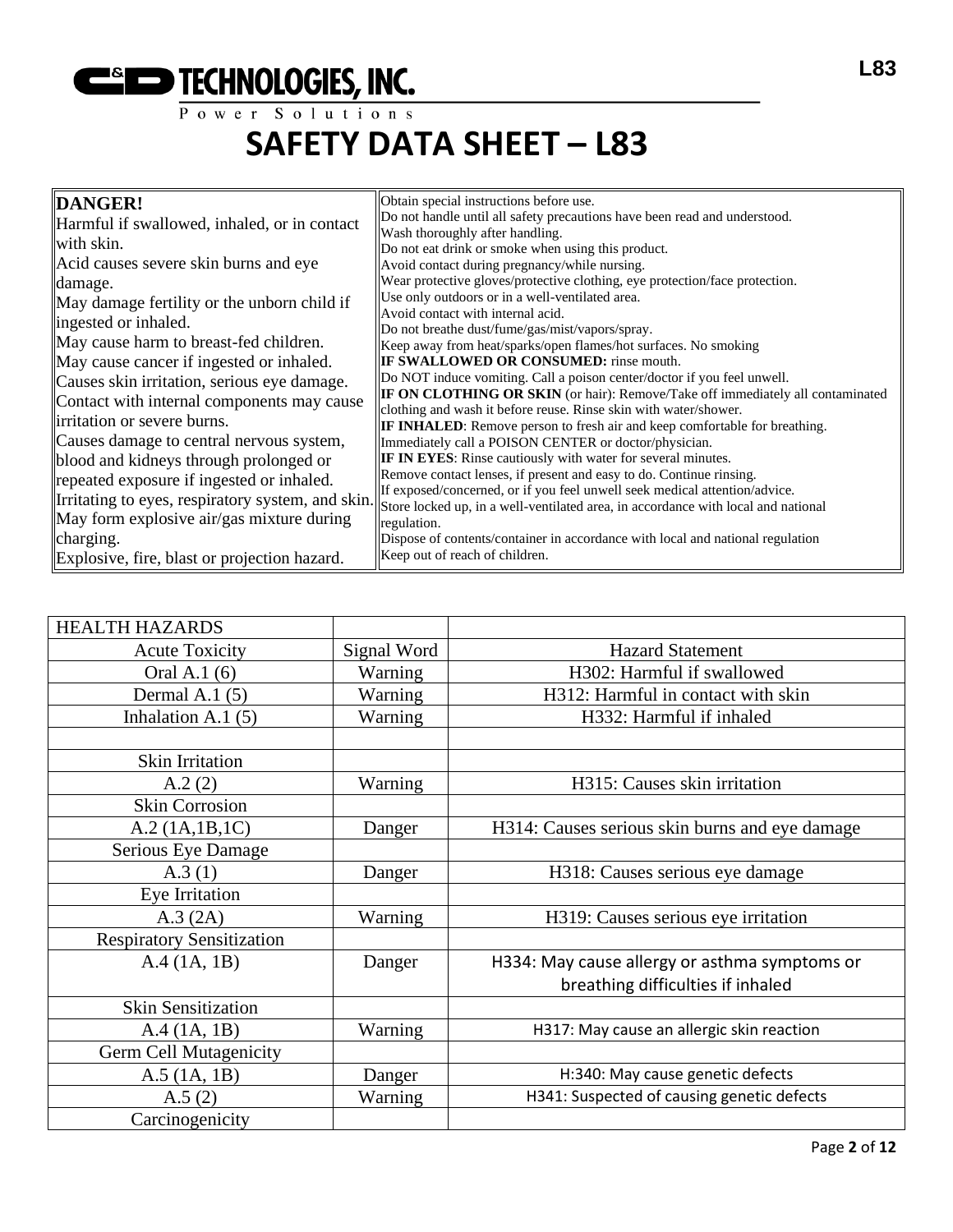**CONSPITE THE THEORET SO I** U t i on s

### **SAFETY DATA SHEET – L83**

| $A.6$ (1A, 1B)                                           | Danger  | H350: May cause cancer                                     |
|----------------------------------------------------------|---------|------------------------------------------------------------|
| A.6(2)                                                   | Warning | H351: Suspected of causing cancer                          |
| <b>Reproductive Toxicity</b>                             |         |                                                            |
| A.7(1A, 1B)                                              | Danger  | H360: May damage fertility or the unborn child.            |
| A.7(2)                                                   | Warning | H361: Suspected of damaging fertility or the unborn child. |
| <b>Specific Target Organ Toxicity</b><br>Single Exposure |         |                                                            |
| A.8(1)                                                   | Danger  | H370: Causes damage to organs                              |
| A.8(2)                                                   | Warning | H371: May cause damage to organs                           |
| Specific Target Organ Toxicity                           |         |                                                            |
| Repeated or Prolonged Exposure                           |         |                                                            |
| A.9(1)                                                   | Danger  | H372: Causes damage to organs                              |
| A.9(2)                                                   | Warning | H373: May cause damage to organs                           |
| <b>Aspiration Hazard</b>                                 |         |                                                            |
| A.10(1)                                                  | Danger  | H304: May be fatal if swallowed and enters airways         |
| ENVIRONMENTAL HAZARDS                                    |         |                                                            |
| <b>Aquatic Toxicity Acute</b>                            |         |                                                            |
| $1.1\,$                                                  | Warning | H400: Very toxic to aquatic life                           |
| <b>Aquatic Toxicity Chronic</b>                          |         |                                                            |
| 2.1                                                      | Warning | H410: Very toxic to aquatic life with long lasting effects |

#### *3. \*COMPOSITION / INFORMATION ON INGREDIENTS*

| <b>INGREDIENTS</b> (Chemical/Common Names):       | CAS No.:  | $%$ by Wt:  |
|---------------------------------------------------|-----------|-------------|
| Lead and Lead Compounds (inorganic)               | 7439-92-1 | 50          |
| Sulfuric Acid/Battery Electrolyte 1.300 sg 40% wt | 7664-93-9 | 22          |
| (H2SO4/H2O)                                       |           |             |
| Lead Oxide/Dioxide                                | 1309-60-0 | 21          |
| Amorphous Silica                                  | 7631-86-9 | $20-30%$ of |
|                                                   |           | acid wt     |
| Lead Sulfate/Anglesite                            | 7446-14-2 | $\leq$      |

### *4. FIRST AID MEASURES*

#### **INHALATION:**

Sulfuric Acid: Remove to fresh air immediately. If not breathing, give artificial respiration. If breathing is difficult, give oxygen. Consult a physician.

Lead: Remove from exposure, gargle, wash nose and lips; consult physician.

#### **INGESTION:**

Sulfuric Acid: Give large quantities of water; Do NOT induce vomiting or aspiration into the lungs may occur and can cause permanent injury or death; consult physician.

Lead: Consult physician immediately.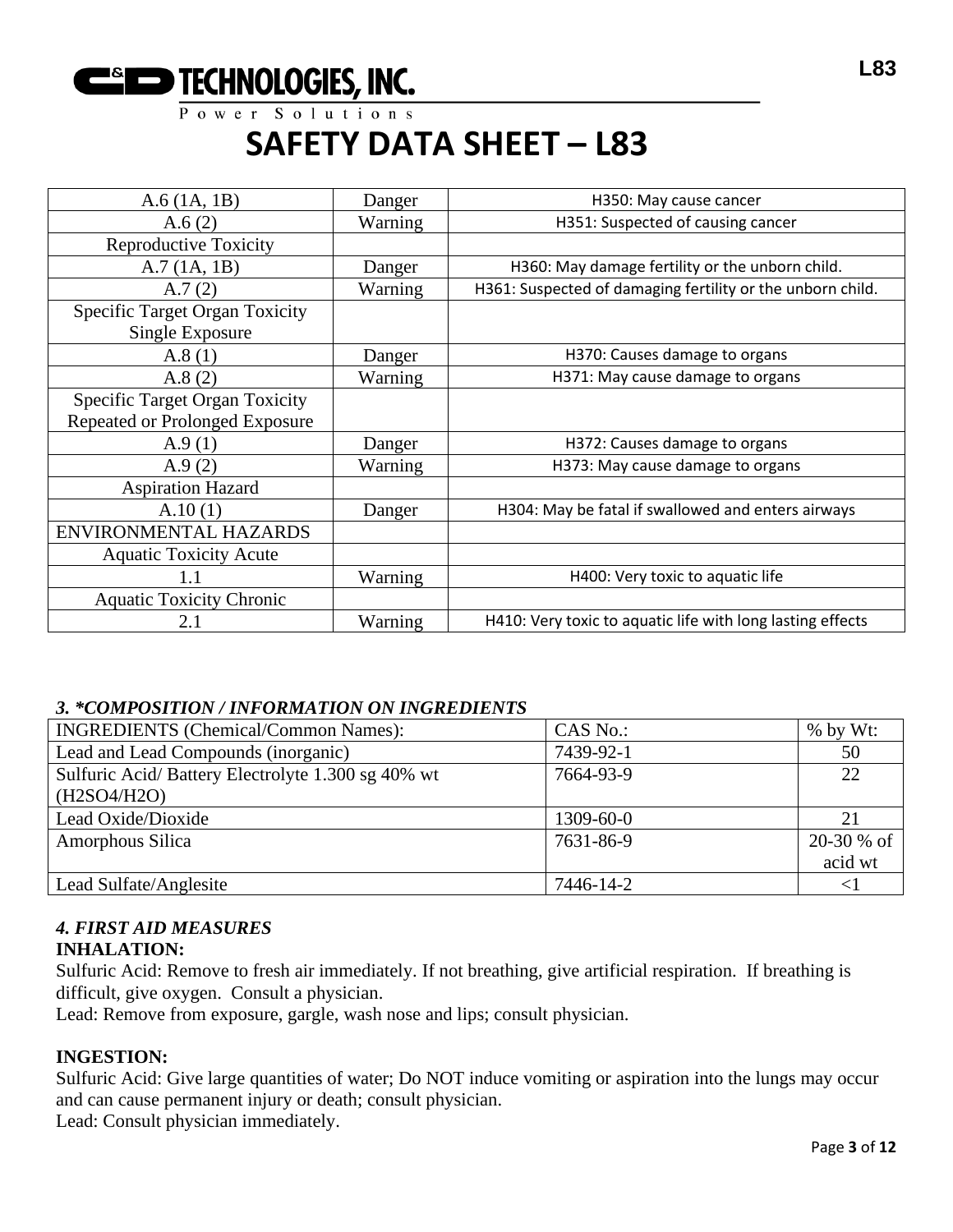

#### **SKIN:**

Sulfuric Acid: Flush with large amounts of water for at least 15 minutes; remove contaminated clothing completely, including shoes. If symptoms persist, seek medical attention. Wash contaminated clothing before reuse. Discard contaminated shoes.

Lead: Wash immediately with soap and water.

#### **EYES:**

Sulfuric Acid and Lead: Flush immediately with large amounts of water for at least 15 minutes while lifting lids; Seek immediate medical attention if eyes have been exposed directly to acid.

#### *5. FIRE FIGHTING MEASURES*

**Flash Point:** Not Applicable **Flammable Limits:** LEL = 4.1% (Hydrogen Gas in air); UEL = 74.2% **Extinguishing media:** CO2; foam; dry chemical. Do not use carbon dioxide directly on cells. Avoid breathing vapors. Use appropriate media for surrounding fire.

#### **Fire Fighting Procedures:**

Use positive pressure, self-contained breathing apparatus. Beware of acid splatter during water application and wear acid-resistant clothing, gloves, face and eye protection. If batteries are on charge, shut off power to the charging equipment, but note that strings of series connected batteries may still pose risk of electric shock even when charging equipment is shut down.

#### **Hazardous Combustion Products:**

Highly flammable hydrogen gas is generated during charging and operation of batteries. If ignited by burning cigarette, naked flame or spark, may cause battery explosion with dispersion of casing fragments and corrosive liquid electrolyte. Carefully follow manufacturer's instructions for installation and service. Keep away all sources of gas ignition and do not allow metallic articles to simultaneously contact the negative and positive terminals of a battery. Follow manufacturer's instructions for installation and service.

#### *6: ACCIDENTAL RELEASE MEASURES*

Stop flow of material, contain/absorb small spills with dry sand, earth or vermiculite. Do not use combustible materials. If possible, carefully neutralize spilled electrolyte with soda ash, sodium bicarbonate, lime, etc. Wear acid-resistant clothing, boots, gloves, and face shield. Do not allow discharge of un-neutralized acid to sewer. Acid must be managed in accordance with approved local, state, and federal requirements. Consult state environmental agency and/or federal EPA.

### *7. HANDLING AND STORAGE*

#### **Handling:**

Unless involved in recycling operations, do not breach the casing or empty the contents of the battery. Handle carefully and avoid tipping, which may allow electrolyte leakage. There may be increasing risk of electric shock from strings of connected batteries. Keep containers tightly closed when not in use. If battery case is broken, avoid contact with internal components. Keep vent caps on and cover terminals to prevent short circuits. Place cardboard between layers of stacked automotive batteries to avoid damage and short circuits. Keep away from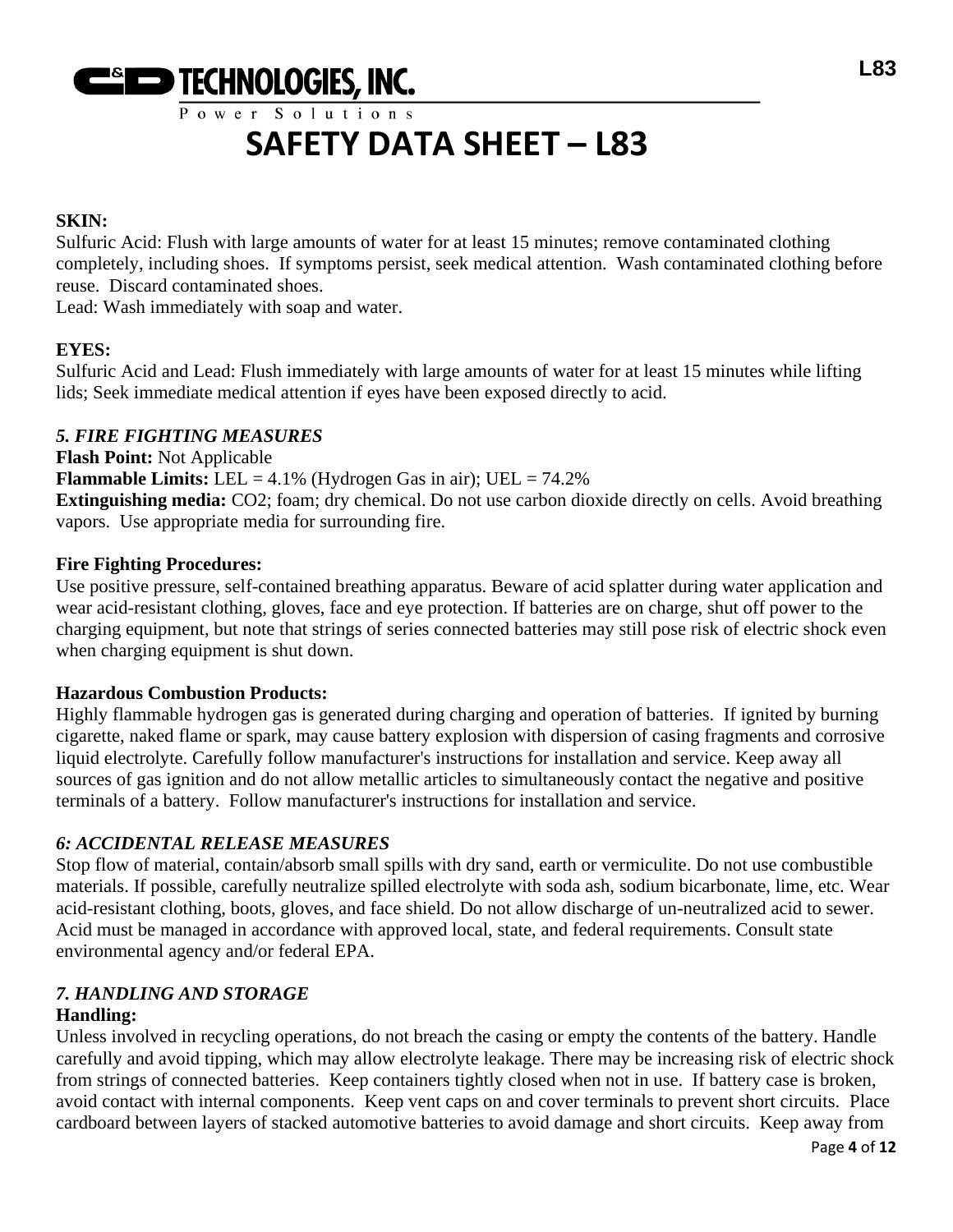# **CONSPITE THE THEORET SO I** U t i on s

## **SAFETY DATA SHEET – L83**

combustible materials, organic chemicals, reducing substances, metals, strong oxidizers and water. Use banding or stretch wrap to secure items for shipping.

#### **Storage:**

Store batteries under roof in cool, dry, well-ventilated areas separated from incompatible materials and from activities that may create flames, spark, or heat. Store on smooth, impervious surfaces provided with measures for liquid containment in the event of electrolyte spills. Keep away from metallic objects that could bridge the terminals on a battery and create a dangerous short-circuit.

#### **Charging:**

There is a possible risk of electric shock from charging equipment and from strings of series connected batteries, whether or not being charged. Shut-off power to chargers whenever not in use and before detachment of any circuit connections. Batteries being charged will generate and release flammable hydrogen gas. Charging space should be ventilated. Keep battery vent caps in position. Prohibit smoking and avoid creation of flames and sparks nearby. Wear face and eye protection when near batteries being charged.

#### *8. EXPOSURE CONTROLS / PERSONAL PROTECTION*

| <b>INGREDIENTS</b>        | <b>OSHA PEL</b> | <b>ACGIH</b> | <b>US NIOSH</b> | Quebec PEV | Ontario OEL | <b>EU OEL</b> |
|---------------------------|-----------------|--------------|-----------------|------------|-------------|---------------|
| (Chemical/Common Names):  |                 |              |                 |            |             |               |
| Lead and Lead Compounds   | 0.05            | 0.05         | 0.05            | 0.05       | 0.05        | 0.15(b)       |
| (inorganic)               |                 |              |                 |            |             |               |
| Sulfuric Acid/Electrolyte |                 | 0.2          |                 |            | 0.2         | 0.05(c)       |
| $(H_2SO_4/H_2O)$          |                 |              |                 |            |             |               |
| Lead Oxide/Dioxide        | 0.05            | 0.05         | 0.05            | 0.05       | 0.05        | 0.15(b)       |
| Lead Sulfate/Anglesite    | 0.05            | 0.05         | 0.05            | 0.05       | 0.05        | 0.15(b)       |
| Amorphous Silica          | 0.01            | 0.01         | 0.01            |            |             |               |

**Exposure Limits (ug/m<sup>3</sup> ) Note: N.E. = Not Established**

**(a)**As dusts/mists **(b)**As inhalable aerosol **(c)**Thoracic fraction

#### **Engineering Controls (Ventilation):**

Store and handle in well-ventilated area. If mechanical ventilation is used, components must be acid-resistant. Handle batteries cautiously, do not tip to avoid spills. Make certain vent caps are on securely. If battery case is damaged, avoid bodily contact with internal components. Wear protective clothing, eye and face protection, when filling, charging or handling batteries. Do not allow metallic materials to simultaneously contact both the positive and negative terminals of the batteries. Charge batteries in areas with adequate ventilation. General dilution ventilation is acceptable.

#### **Respiratory Protection (NIOSH/MSHA approved):**

None required under normal conditions. When concentrations of sulfuric acid mist are known to exceed PEL, use NIOSH or MSHA-approved respiratory protection.

#### **Skin Protection:**

If battery case is damaged, use rubber or plastic acid-resistant gloves with elbow-length gauntlet, acid-resistant apron, clothing and boots.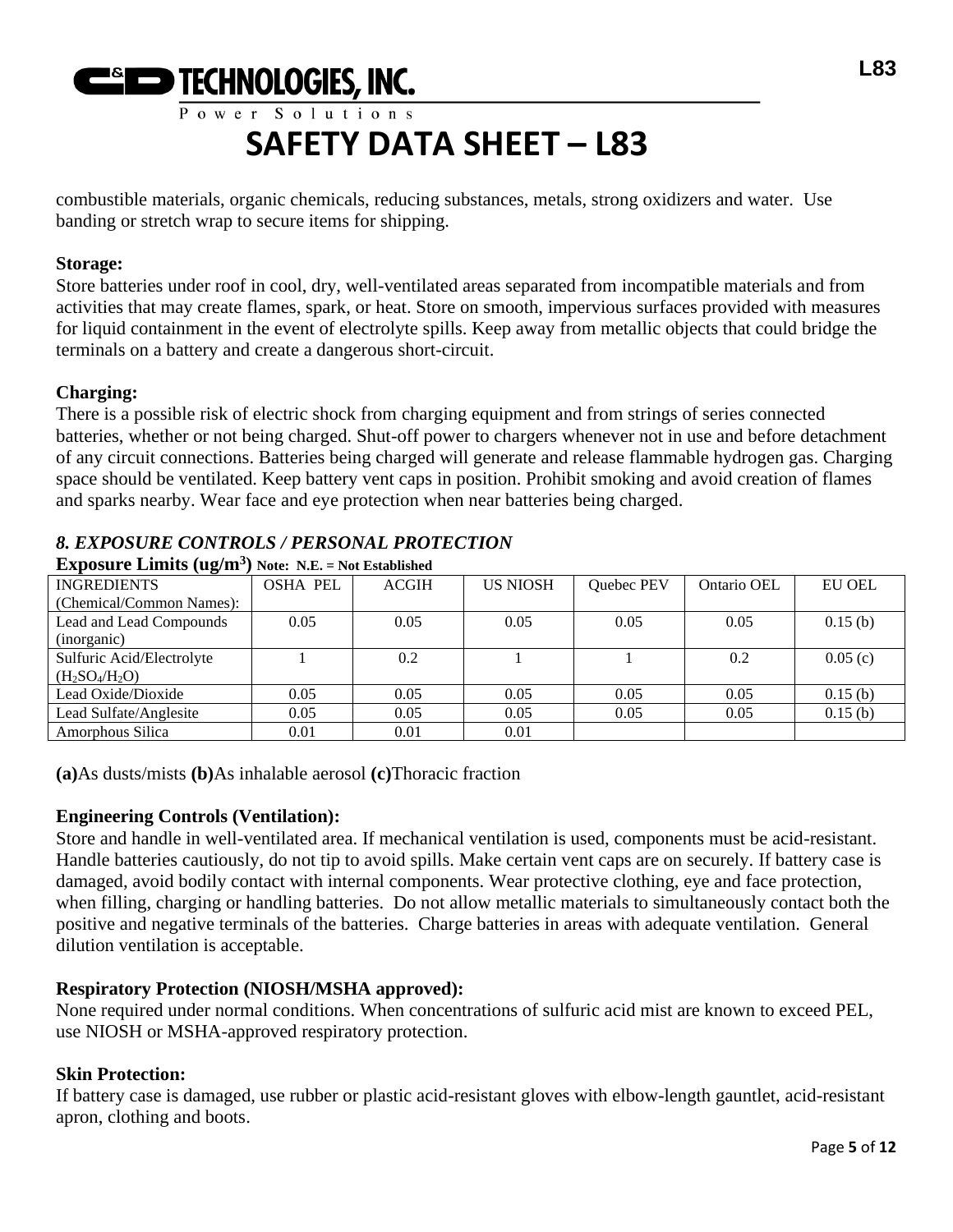

#### **Eye Protection:**

If battery case is damaged, use chemical goggles or face shield.

#### **Other Protection:**

In areas where water and sulfuric acid solutions are handled in concentrations greater than 1%, emergency eyewash stations and showers should be provided, with unlimited water supply. Chemically impervious apron and face shield recommended when adding water or electrolyte to batteries. Wash Hands after handling.

#### *9. PHYSICAL AND CHEMICAL PROPERTIES*

| Properties Listed Below are for Electrolyte:                                                     |                                      |                             |                                       |
|--------------------------------------------------------------------------------------------------|--------------------------------------|-----------------------------|---------------------------------------|
|                                                                                                  | Boiling Point: $\vert$ 110° - 112° C | Specific Gravity (H2O = 1): | $1.300 + 0.300$                       |
| <b>Melting Point:</b>                                                                            | N/A                                  | Vapor Pressure (mm Hg):     | 13.8                                  |
| Solubility in Water:                                                                             | N/A                                  | Vapor Density (AIR = 1):    | <b>Greater than 1</b>                 |
| Evaporation Rate:                                                                                | Less than 1                          | % Volatile by Weight:       | N/A                                   |
| (Butyl Acetate $= 1$ )                                                                           |                                      |                             |                                       |
| $pH$ :                                                                                           | $\sim$ 1 to 2                        |                             | Flash Point:   Below room temperature |
|                                                                                                  |                                      |                             | (as hydrogen gas)                     |
| LEL (Lower Explosive                                                                             | 4.1%                                 | UEL (Upper Explosive Limit) | $74.2\%$ (Hydrogen)                   |
| Limit)                                                                                           | (Hydrogen)                           |                             |                                       |
| Manufactured article; no apparent odor. Gelled electrolyte is a clear to<br>Appearance and Odor: |                                      |                             |                                       |
| cloudy liquid with a sharp, penetrating, pungent odor. Formed lead                               |                                      |                             |                                       |
| dioxide is dark brown in color with a slight acidic odor.                                        |                                      |                             |                                       |

#### *10. STABILITY AND REACTIVITY*

Stability: Stable X Unstable \_\_ This product is stable under normal conditions at ambient temperature.

**Conditions to Avoid:** Prolonged overcharge at high current; sources of ignition.

#### **Incompatibilities:** (materials to avoid)

Electrolyte: Contact with combustibles and organic materials may cause fire and explosion. Also reacts violently with strong reducing agents, metals, sulfur trioxide gas, strong oxidizers, and water. Contact with metals may produce toxic sulfur dioxide fumes and may release flammable hydrogen gas.

Lead compounds: Avoid contact with strong acids, bases, halides, halogenates, potassium nitrate,

permanganate, peroxides, nascent hydrogen, and reducing agents.

Arsenic compounds: strong oxidizers; bromine azide. NOTE: hydrogen gas can react with inorganic arsenic to form the highly toxic gas – arsine

#### **Hazardous Decomposition Products:**

Electrolyte: Sulfur trioxide, carbon monoxide, sulfuric acid mist, sulfur dioxide, hydrogen sulfide. Lead compounds: Temperatures above the melting point are likely to produce toxic metal fume, vapor, or dust; contact with strong acid or base or presence of nascent hydrogen may generate highly toxic arsine gas.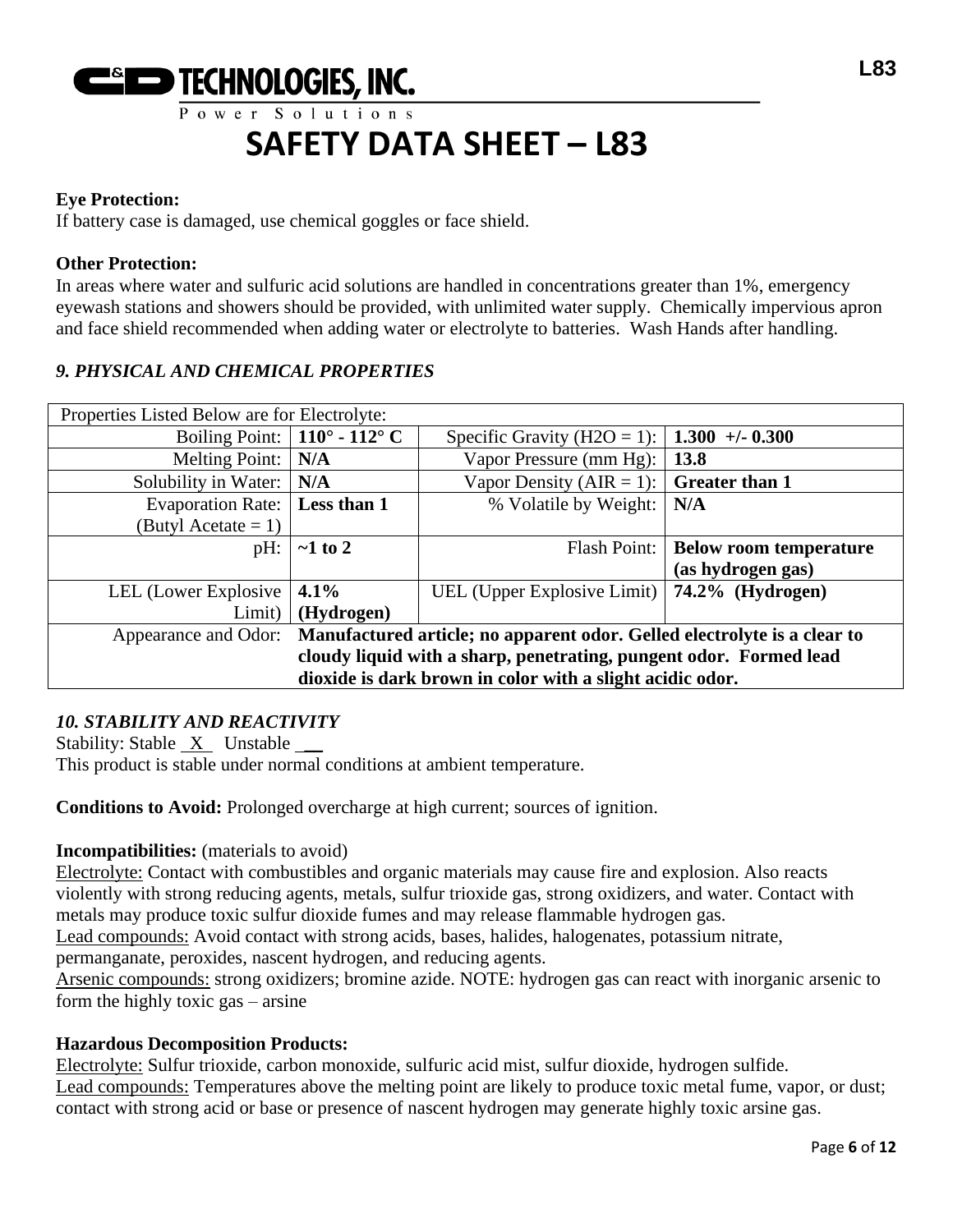

#### **Hazardous Polymerization:**

Will not occur

#### *11. TOXICOLOGICAL INFORMATION*

#### **Routes of Entry:**

Sulfuric Acid: Harmful by all routes of entry.

Lead Compounds: Hazardous exposure can occur only when product is heated, oxidized or otherwise processed or damaged to create dust, vapor or fume. The presence of nascent hydrogen may generate highly toxic arsine gas.

#### **Inhalation:**

Sulfuric Acid: Breathing of sulfuric acid vapors or mists may cause severe respiratory irritation. Lead Compounds: Inhalation of lead dust or fumes may cause irritation of upper respiratory tract and lungs.

#### **Ingestion:**

Sulfuric Acid: May cause severe irritation of mouth, throat, esophagus and stomach. Lead Compounds: Acute ingestion may cause abdominal pain, nausea, vomiting, diarrhea and severe cramping. This may lead rapidly to systemic toxicity and must be treated by a physician.

#### **Skin Contact:**

Sulfuric Acid: Severe irritation, burns and ulceration. Lead Compounds: Not absorbed through the skin. Arsenic compounds: Contact may cause dermatitis and skin hyperpigmentation

#### **Eye Contact:**

Sulfuric Acid: Severe irritation, burns, cornea damage, and blindness. Lead Compounds: May cause eye irritation.

#### **Effects of Overexposure - Acute:**

Sulfuric Acid: Severe skin irritation, damage to cornea, upper respiratory irritation. Lead Compounds: Symptoms of toxicity include headache, fatigue, abdominal pain, loss of appetite, muscular aches and weakness, sleep disturbances and irritability.

#### **Effects of Overexposure - Chronic:**

Sulfuric Acid: Possible erosion of tooth enamel, inflammation of nose, throat & bronchial tubes. Lead Compounds: Anemia; neuropathy, particularly of the motor nerves, with wrist drop; kidney damage; reproductive changes in males and females. Repeated exposure to lead and lead compounds in the workplace may result in nervous system toxicity. Some toxicologists report abnormal conduction velocities in persons with blood lead levels of 50 μg/100 ml or higher. Heavy lead exposure may result in central nervous system damage, encephalopathy and damage to the blood-forming (hematopoietic) tissues.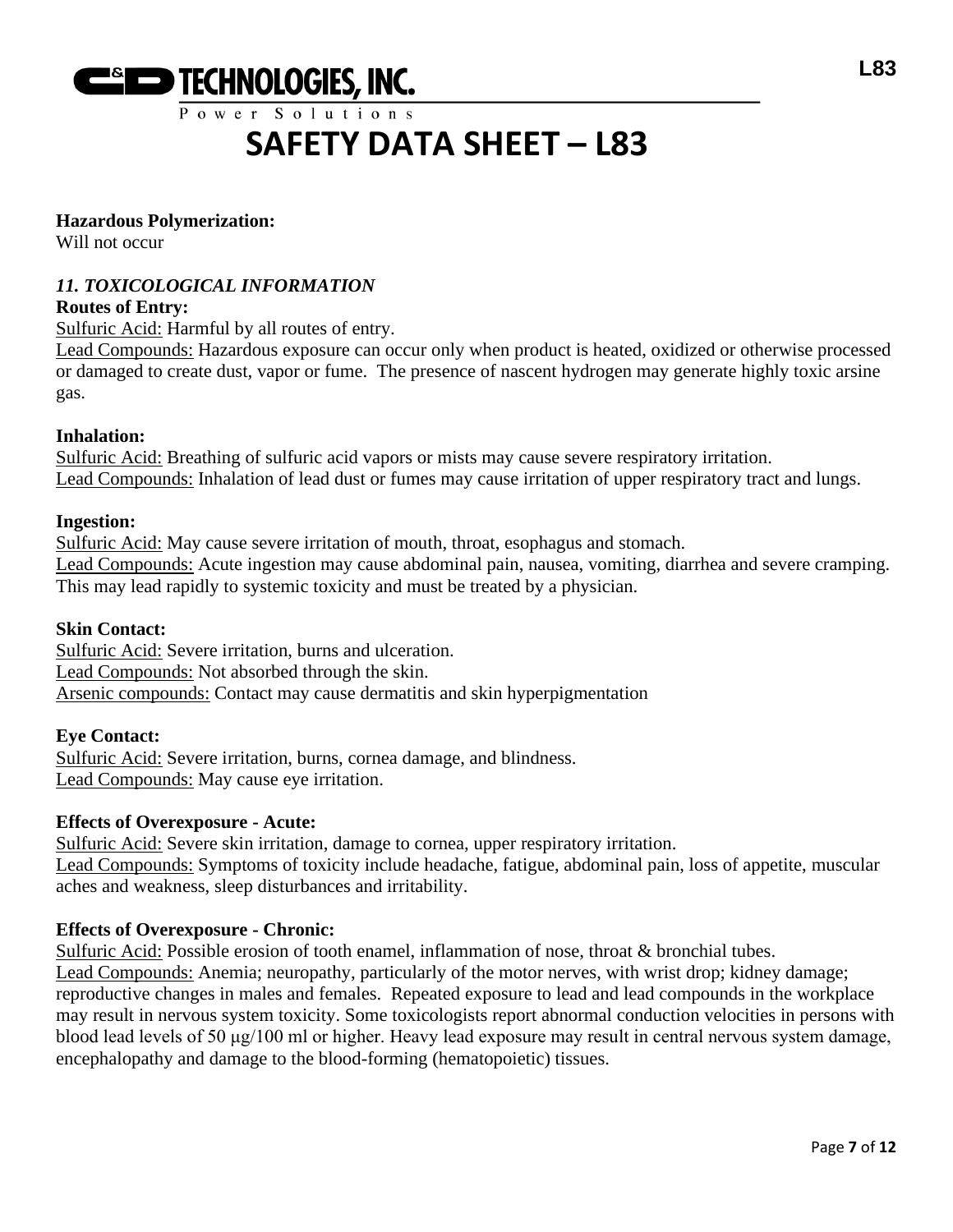

#### **Carcinogenicity:**

Sulfuric Acid: The International Agency for Research on Cancer (IARC) has classified "strong inorganic acid mist containing sulfuric acid" as a Category I carcinogen, a substance that is carcinogenic to humans. This classification does not apply to liquid forms of sulfuric acid or sulfuric acid solutions contained within a battery. Inorganic acid mist (sulfuric acid mist) is not generated under normal use of this product. Misuse of the product, such as overcharging, may result in the generation of sulfuric acid mist.

Lead Compounds: Lead is listed as a 2B carcinogen, likely in animals at extreme doses. Proof of carcinogenicity in humans is lacking at present.

Arsenic: Listed by National Toxicology Program (NTP), International Agency for Research on Cancer (IARC), OSHA and NIOSH as a carcinogen only after prolonged exposure at high levels.

#### **Medical Conditions Generally Aggravated by Exposure:**

Overexposure to sulfuric acid mist may cause lung damage and aggravate pulmonary conditions. Contact of sulfuric acid with skin may aggravate diseases such as eczema and contact dermatitis. Lead and its compounds can aggravate some forms of kidney, liver and neurologic diseases.

#### **Acute Toxicity:**

Inhalation LD50: Electrolyte: LC50 rat: 375 mg/m3; LC50: guinea pig: 510 mg/m3 Elemental Lead: Acute Toxicity Point Estimate  $= 4500$  ppmV (based on lead bullion)

Oral LD50: Electrolyte: rat: 2140 mg/kg Elemental lead: Acute Toxicity Estimate (ATE) = 500 mg/kg body weight (based on lead bullion)

#### **Additional Health Data:**

All heavy metals, including the hazardous ingredients in this product, are taken into the body primarily by inhalation and ingestion. Most inhalation problems can be avoided by adequate precautions such as ventilation and respiratory protection covered in Section 8. Follow good personal hygiene to avoid inhalation and ingestion: wash hands, face, neck and arms thoroughly before eating, smoking or leaving the work site. Keep contaminated clothing out of non-contaminated areas, or wear cover clothing when in such areas. Restrict the use and presence of food, tobacco and cosmetics to non-contaminated areas. Work clothes and work equipment used in contaminated areas must remain in designated areas and never taken home or laundered with personal non-contaminated clothing. This product is intended for industrial use only and should be isolated from children and their environment.

The 19<sup>th</sup> Amendment to EC Directive 67/548/EEC classified lead compounds, but not lead in metal form, as possibly toxic to reproduction. Risk phrase 61: May cause harm to the unborn child, applies to lead compounds, especially soluble forms.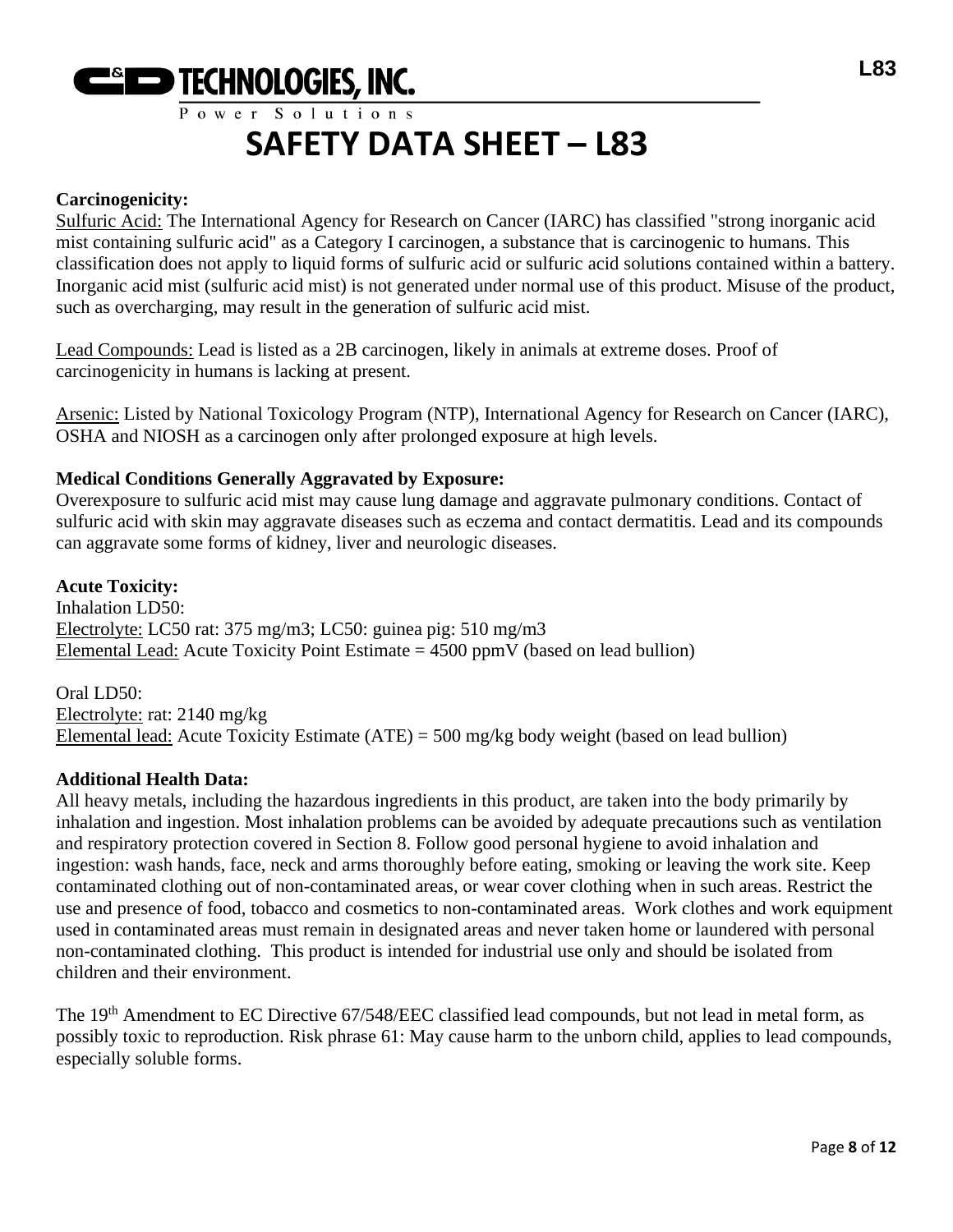

### *12. ECOLOGICAL INFORMATION*

**Environmental Fate:** lead is very persistent in soil and sediments. No data on environmental degradation. Mobility of metallic lead between ecological compartments is slow. Bioaccumulation of lead occurs in aquatic and terrestrial animals and plants but little bioaccumulation occurs through the food chain. Most studies include lead compounds and not elemental lead.

#### **Environmental Toxicity:** Aquatic Toxicity:

Sulfuric acid: 24-hr LC50, freshwater fish (Brachydanio rerio): 82 mg/L 96 hr- LOEC, freshwater fish (Cyprinus carpio): 22 mg/L Lead: 48 hr LC50 (modeled for aquatic invertebrates): <1 mg/L, based on lead bullion

#### **Additional Information**

- · No known effects on stratospheric ozone depletion.
- · Volatile organic compounds: 0% (by Volume)
- · Water Endangering Class (WGK): NA

#### *13. DISPOSAL CONSIDERATIONS (UNITED STATES)*

Spent batteries: Send to secondary lead smelter for recycling. Spent lead-acid batteries are not regulated as hazardous waste when the requirements of 40 CFR Section 266.80 are met. Spilled sulfuric acid is a characteristic hazardous waste; EPA hazardous waste number D002 (corrosivity) and D008 (lead).

Electrolyte: Place neutralized slurry into sealed acid resistant containers and dispose of as hazardous waste, as applicable. Large water diluted spills, after neutralization and testing, should be managed in accordance with approved local, state, and federal requirements. Consult state environmental agency and/or federal EPA.

Following local, State/Provincial, and Federal/National regulations applicable to end-of-life characteristics will be the responsibility of the end-user.

#### *14. TRANSPORT INFORMATION*

#### **SECTION XIV: TRANSPORTATION AND INTERNATIONAL REGULATIONS**

UN2794 and Corrosive 8 "Diamond" identification placards are required when transporting over 1000 pounds of C&D GEL batteries. C&D GEL batteries must be boxed in adequate boxes identified as below with their terminals protected against shortcircuiting.

#### **United States DOT:**

DOT rules specified in 49 CFR 173.59 regulate the transport of wet spillable batteries.

49 CFR 173.59 (e) specifies that when transported by highway or rail, electric storage batteries containing electrolyte or corrosive battery fluid are not subject to any other requirements of this subchapter, if all of the following are met: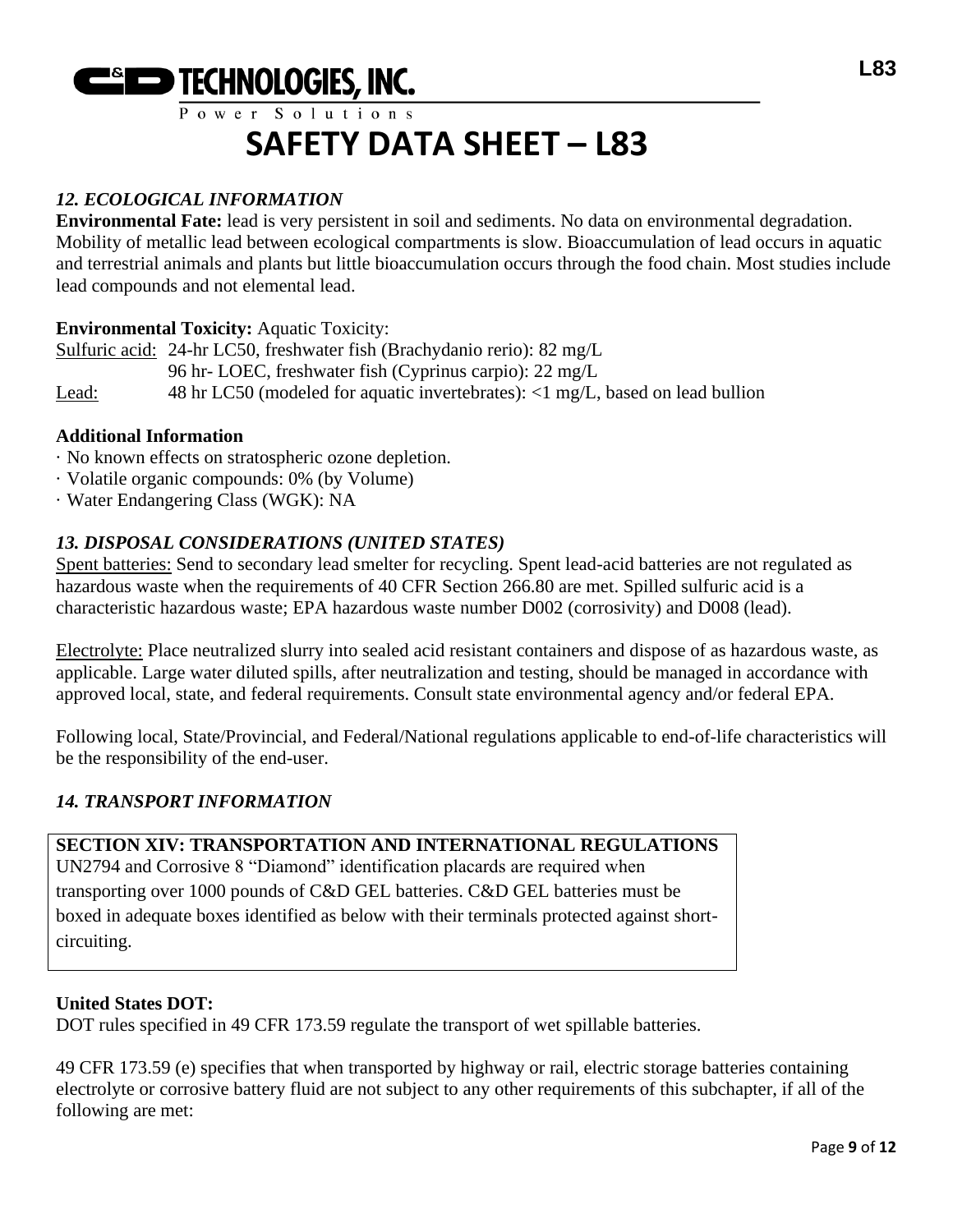

(1) No other hazardous materials may be transported in the same vehicle;

(2) The batteries must be loaded or braced so as to prevent damage and short circuits in transit;

(3) Any other material loaded in the same vehicle must be blocked, braced, or otherwise secured to prevent contact with or damage to the batteries; and

(4) The transport vehicle may not carry material shipped by any person other than the shipper of the batteries.

If any of these requirements are not met, the batteries must be shipped as hazardous materials:

| <b>Proper Shipping Name:</b> | Batteries, Wet, Filled with Acid |
|------------------------------|----------------------------------|
| <b>Hazard Class:</b>         |                                  |
| <b>ID</b> Number:            | UN2794                           |
| <b>Packing Group:</b>        | Ш                                |
| Labels:                      | Corrosive                        |

#### **IATA:**

The shipping information is as follows:

| The simpling information is as follows. |                                                     |
|-----------------------------------------|-----------------------------------------------------|
| <b>Proper Shipping Name:</b>            | Batteries, wet, filled with acid                    |
| Packing Group:                          | None                                                |
| Hazardous Class:                        |                                                     |
| Label/Placard Required:                 | Corrosive                                           |
| UN Identification:                      | UN2794                                              |
| Reference                               | IATA packing instructions 870 (IATA DRG Edition 54) |
|                                         |                                                     |

#### **IMDG:**

The shipping information is as follows: Proper Shipping Name: Batteries, wet, filled with acid Packing Group: N/A Hazardous Class: 8 Label/Placard Required: Corrosive UN Identification: UN2794 Reference IMDG packing instructions P801

#### *15. REGULATORY INFORMATION*

#### **UNITED STATES:**

#### **EPA SARA Title III:**

Section 302 EPCRA Extremely Hazardous Substances (EHS):

Sulfuric acid is a listed "Extremely Hazardous Substance" under EPCRA, with a Threshold Planning Quantity (TPQ) of 1,000 lbs. EPCRA Section 302 notification is required if 500 lbs or more of sulfuric acid is present at one site (40 CFR 370.10). For more information consult 40 CFR Part 355.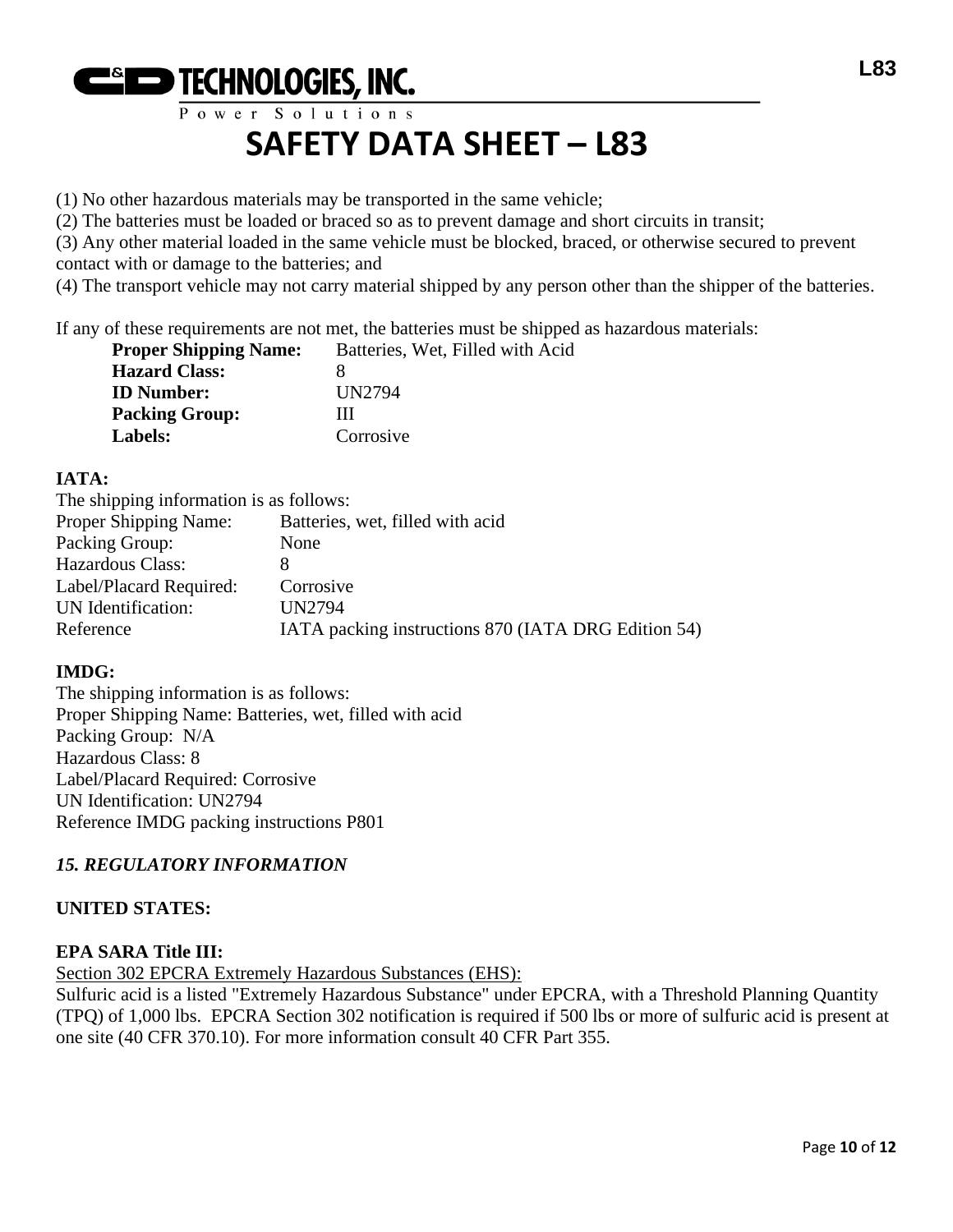

#### Section 304 CERCLA Hazardous Substances:

Reportable Quantity (RQ) for spilled 100% sulfuric acid under CERCLA (Superfund) and EPCRA (Emergency Planning and Community Right to Know Act) is 1,000 lbs. State and local reportable quantities for spilled sulfuric acid may vary.

#### Section 311/312 Hazard Categorization:

EPCRA Section 312 Tier Two reporting is required for non-automotive batteries if sulfuric acid is present in quantities of 500 lbs or more and/or if lead is present in quantities of 10,000 lbs or more. For more information consult 40 CFR 370.10 and 40 CFR 370.40

Section 313 EPCRA Toxic Substances: 40 CFR section 372.38 (b) states: If a toxic chemical is present in an article at a covered facility, a person is not required to consider the quantity of the toxic chemical present in such article when determining whether an applicable threshold has been met under § 372.25, § 372.27, or § 372.28 or determining the amount of release to be reported under § 372.30. This exemption applies whether the person received the article from another person or the person produced the article. However, this exemption applies only to the quantity of the toxic chemical present in the article.

#### **TSCA:**

TSCA Section 8b – Inventory Status: All chemicals comprising this product are either exempt or listed on the TSCA Inventory.

TSCA Section 12b (40 CFR Part 707.60(b)) No notice of export will be required for articles, except PCB articles, unless the Agency so requires in the context of individual section 5, 6, or 7 actions.

TSCA Section 13 (40 CFR Part 707.20): No import certification required (EPA 305-B-99-001, June 1999, Introduction to the Chemical Import Requirements of the Toxic Substances Control Act, Section IV.A)

**RCRA:** Spent Lead Acid Batteries are subject to streamlined handling requirements when managed in compliance with 40 CFR section 266.80 or 40 CFR part 273. Waste sulfuric acid is a characteristic hazardous waste; EPA hazardous waste number D002 (corrosivity) and D008 (lead).

#### **STATE REGULATIONS (US):**

#### \***Proposition 65 Warning**

**Battery posts, terminals and related accessories contain lead and lead compounds, chemicals known to the state of California to cause cancer and reproductive harm. Wash hands after handling.**

\*Battery companies not party to the 1999 consent judgment with Mateel Environmental Justice Foundation should include a Proposition 65 Warning that complies with the current version of Proposition 65.

#### **INTERNATIONAL REGULATIONS:**

Distribution into Quebec to follow Canadian Controlled Product Regulations (CPR) 24(1) and 24(2).

Distribution into the EU to follow applicable Directives to the Use, Import/Export of the product as-sold.